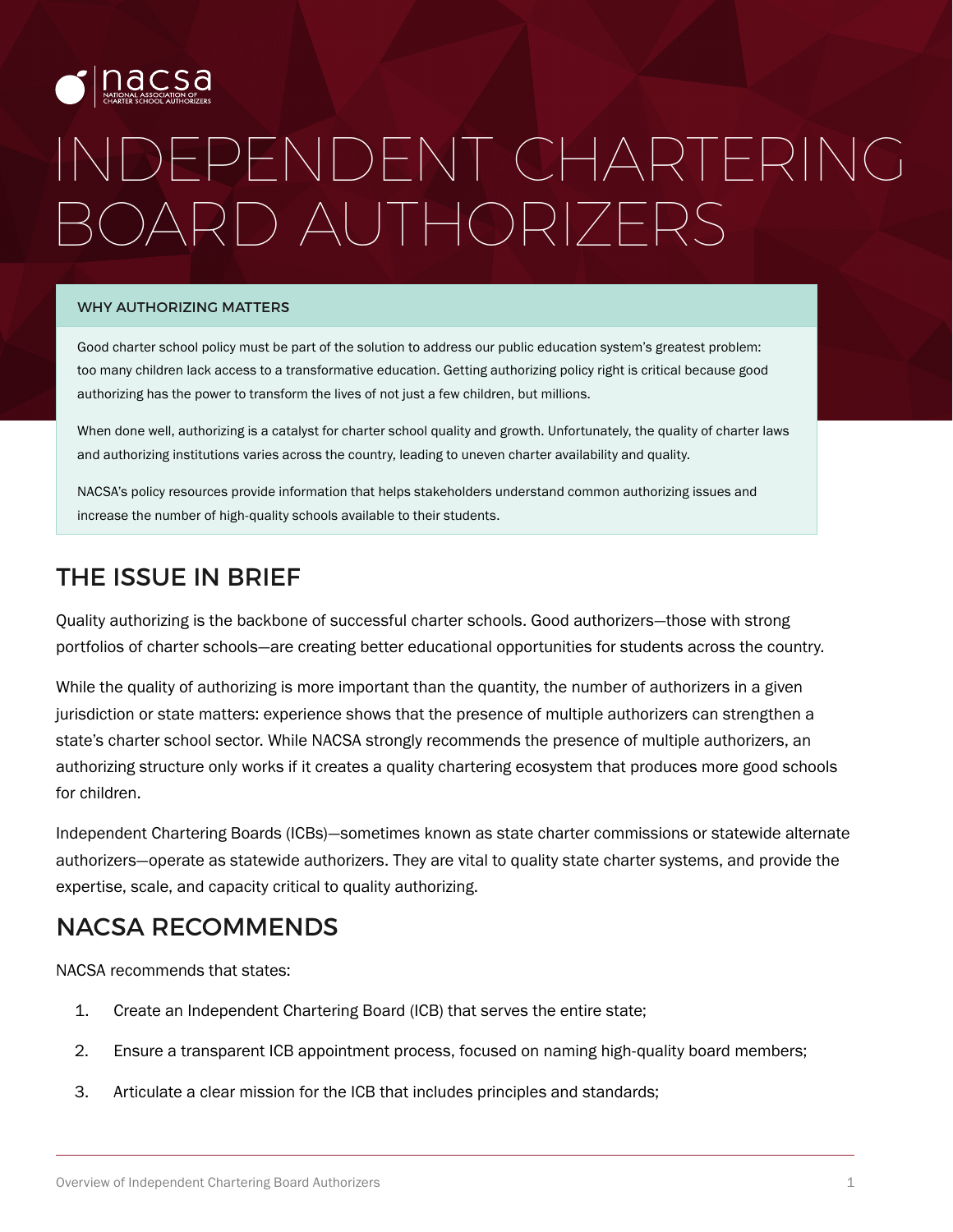

- 4. Build in sufficient start-up resources and operating support;
- 5. Empower the ICB to serve as a best-practice model for other authorizers and coordinate best practices across the state.
- 6. Ensure that the ICB serves as the state's chartering agency.

## OVERVIEW: ICB AUTHORIZERS

Independent Chartering Boards—also known as state charter commissions or statewide alternate authorizers operate as statewide authorizers. Though an ICB may be connected to the state department of education, it is distinct from the department. ICBs are not school districts, universities, or nonprofit organizations, which are other forms of alternative authorizers. ICBs can operate alongside other authorizers, and currently, 18 states have ICBs.

### *The value of Independent Chartering Board authorizers*

- ICBs provide expertise, scale, and capacity. There are many small authorizers across the country, including many school districts, which authorize only a few schools. As a result, they often lack the expertise and capacity to evaluate proposals well or to adequately oversee their schools.
- **ICBs ensure that charter schools have access to at least one high-quality authorizer.** School districts, universities, nonprofit organizations, and state education agencies serve a variety of functions. They may have conflicts of interest that prevent them from fairly or adequately performing their functions as authorizers.
- ICBs ensure that at least one independent entity exists whose sole function is authorizing schools. In some states, having only one type of authorizer can be too limiting, but having too many authorizers undercuts quality. A mix, with a small number of authorizers in any single place, including one independent statewide authorizer, can promote high-quality growth in the charter school sector.

#### *Potential pitfalls of ICB authorizers, if good policies are not in place*

- Community buy-in may be limited. ICBs can have real or perceived distance from the communities their schools serve. This is especially true if the demographics of the ICB's board and staff don't reflect the community's demographics.
- **There may be a loss of local control.** Appointed board members may be perceived as less accountable to voters than elected officials. In areas where local control is especially valued, it may be difficult to justify the benefits of an ICB. This may also be the case if the state's constitution requires local control.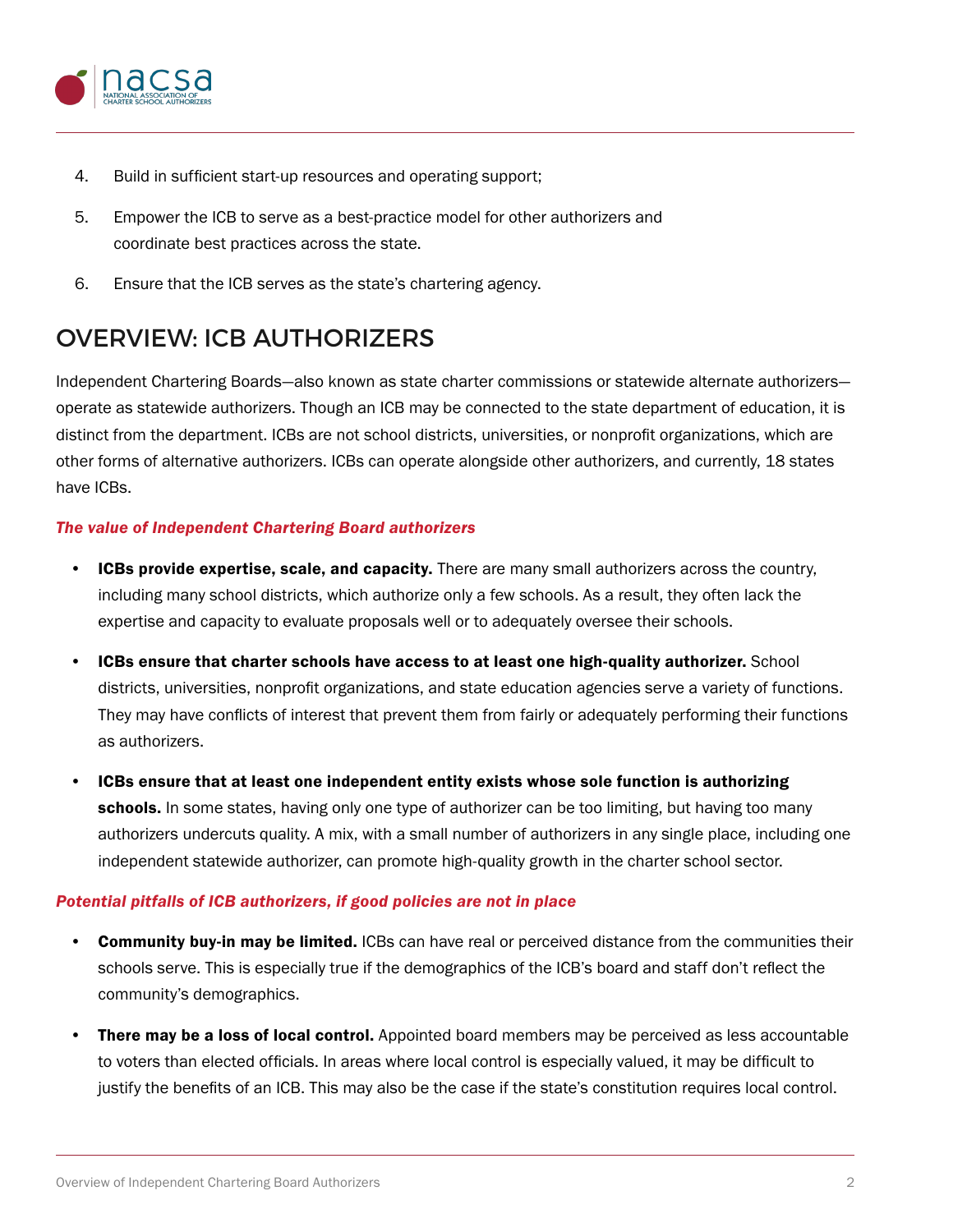

#### *Key factors in developing ICBs*

- 1. Create a transparent, high-quality ICB appointment process for board members, focused on naming a truly independent and representative board that includes:
	- Above all, appointing a board that can fairly and effectively oversee the charter authorizing process. If officials become too focused on appointing pro-charter (or in some cases, anticharter) members, they risk the quality of the ICB's charter school portfolio
	- Ensuring that the board broadly represents the diversity of the state and school population—in terms of race and geography, among other factors.
	- Having one or more appointers, e.g. legislative and executive, who will appoint board members committed to serving independent of political or other interests.
	- Providing equitable representation from both political parties.
	- Staggering the appointment process, so turnover happens gradually.
	- Creating three- to four-year terms of service and setting reasonable term limits.
	- Codifying qualifications for board members: expertise in public education and charter schools, management, governance, finance, evaluation, etc.
- 2. Ensure that ICBs have a clear mission of high-quality charter school authorizing and incorporate principles and standards, such as NACSA's Principles & Standards for Quality Charter School Authorizing, directly in their work. An ICB must also have tools to be effective, such as the power and authority to hold schools accountable for their performance, which includes closing schools that are not meeting performance standards.
- 3. Provide ICBs with sufficient start-up—preferably five years of funding and resources—and operating support to establish themselves as effective authorizers. The initial focus of ICBs should be on developing policies and practices. This ensures that ICBs have high-quality staff, contracting, and oversight processes in place by the time they begin authorizing schools.
- 4. Create ICBs that can operate at scale, with the staff, resources, and support they need to serve a significant number of schools.
- 5. Design the ICB to serve as a model for other authorizers, exemplifying best practices and serving as convener and coordinator.
- 6. The ICB should serve as the state's chartering agency. When charter schools first emerged, State Education Agencies (SEAs) were often charged with serving as authorizers, together with local school